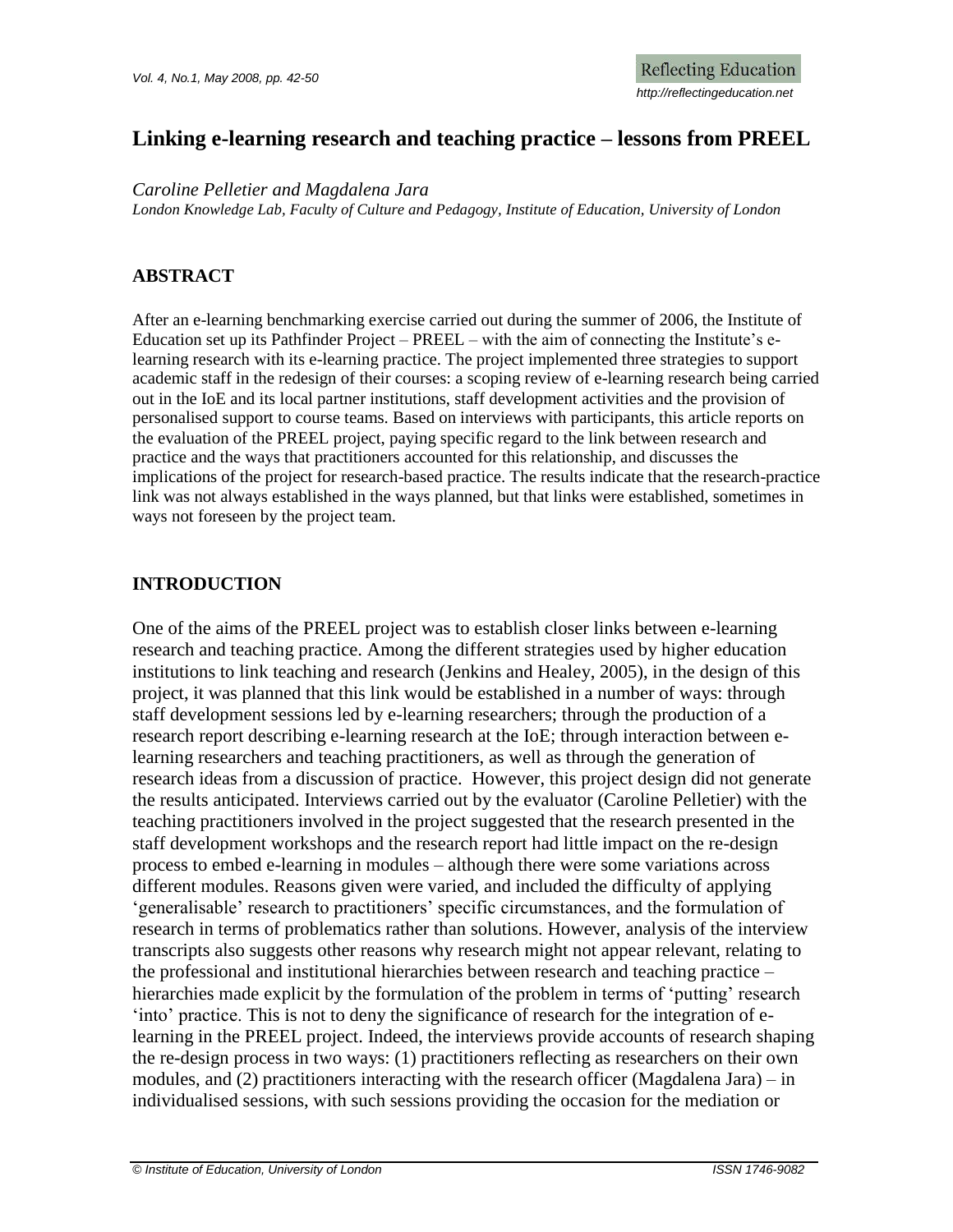translation of e-learning research (Elton, 2001). These two ways are linked in that Jara was not perceived to have 'conveyed' her knowledge, but rather facilitated a process of reflection and exploration informed by research.

In this article, we report on the evaluation findings with respect to the link between research and practice in the PREEL project. The evaluation, it should be emphasised, focused on practitioners' accounts, with such accounts made at a specific point in time (usually before the re-design process was completed). The evaluation was also based on the evaluator's own observations of the PREEL project's events and activities.

The purpose of this article is to explore how practitioners accounted for the relationship between research and practice in the PREEL project, and draw out the implications of these accounts for considering the ways in which e-learning practice can be research-based. We start by describing how the project was designed to facilitate the link between research and practice. We then go on to present findings from the evaluation interviews, and conclude with a discussion of the significance of the evaluation for understanding the relationship between research and practice.

## **THE DESIGN OF THE PREEL PROJECT – ESTABLISHING A LINK BETWEEN RESEARCH AND PRACTICE, RESEARCHERS AND PRACTITIONERS**

During the summer of 2006, a benchmarking exercise focusing on the integration and development of e-learning was carried out at the IoE. This revealed the existence of several e-learning research communities as well as pockets of outstanding practice in e-learning. However it was found that these groups were only minimally coordinated, limiting the deployment of this research and practice more widely across the IoE, with potential impact on the e-learning experiences of IoE students. Following this benchmarking exercise, PREEL was set up with the aim of connecting e-learning research with e-learning practice at the IoE.

The project included three main strands of activities, to link research with practice in elearning:

- 1. A scoping study to identify research carried out at the IoE most likely to impact on elearning teaching practice in higher education. The study identified more than 24 researchers working in areas related to e-learning and 43 research projects that presented findings, approaches and issues that could support and improve the work of HE practitioners when designing, delivering, assessing and evaluating their courses. The scoping study was written up as a report describing the research.
- 2. A staff development programme, consisting of sessions during which e-learning researchers and e-learning practitioners met to discuss the research carried out and its implications for practice. The core programme included six workshops during which a selection of the projects and initiatives identified in the research report (see 1 above) were presented and discussed by their primary investigators. Attendance at the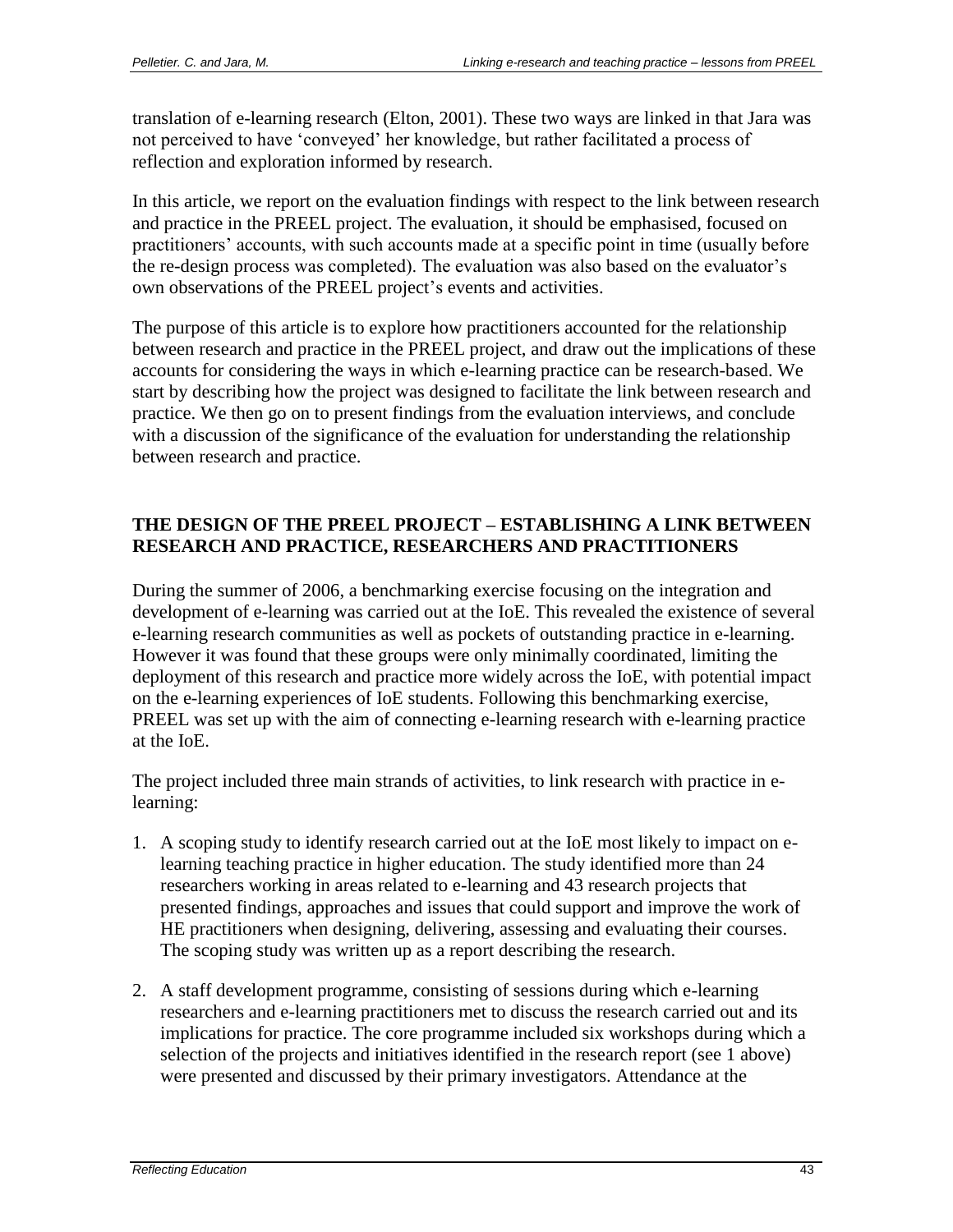workshops was not compulsory, as academic staff participating in the project were of diverse levels of e-learning expertise.

3. The re-design of modules to embed e-learning. Module leaders were invited to submit proposals, and 11 academic teams – re-designing 14 modules between them – were finally selected. The modules to be re-designed consisted of: 4 modules in the PGCE programme, 4 modules on research methods, and 6 subject specific modules (including Music, Science and Development Education). The process of re-design was carried out by each team individually, with the individual support of the project research officer.

Alongside these activities, an evaluation process was carried out. One of the aims of the evaluation was to clarify the extent to which attempts to link research and practice had been successful. To compile an evaluation report, one-hour interviews were carried out with each of the module leaders. These took place in July and August 2007. As stated above, the redesign continued beyond this period.

In the next section, practitioners' statements about the three main project activities are described. These statements were made during the evaluation interviews, during which practitioners were asked for their views on such activities. Our focus is on what practitioners' accounts might tell us about the link between research and practice.

# **PRACTITIONERS' ACCOUNTS OF THE LINK BETWEEN RESEARCH AND PRACTICE**

During interview, practitioners gave generally positive feedback about the staff development workshops, indicating that they found the sessions enjoyable and useful for generating ideas. However, most also stated that the sessions did not significantly impact on the re-design process. The reasons given by practitioners for this included: the research did not match the realities of practitioners' own approach to teaching; the research was too basic and/or too advanced with respect to practitioners' understanding of e-learning; the research was conceptualised in terms of problematics rather than solutions or 'how-to' formulae; the research was too specialised, covering a relatively marginal aspect of practice.

The quotes below give an indication of how some of these difficulties were expressed:

I'd seen [X's] stuff before […] which I thought was really interesting, but then when I tried to sit down and tried to do it… [we decided that] this didn't really work for us. It didn't really work for the modules we were trying to develop. I could see the use and I could see where it was going, but I wasn't convinced it would be useful to actually implement [the research] with what we're doing.

I was hoping [that this session] was going to give me some practical hints that I could take away, and then actually use, so that when I'm choosing a VLE, I would have some tips as to what was good and what was bad. There were some examples that we went through, but I wanted some concrete things to take away at the end, to actually use in the design of what we're doing. I just wanted people to tell me what to do…

A number of practitioners indicated that the workshops established a field of possibilities, which might inform *future* practice. However, the workshops were generally felt to have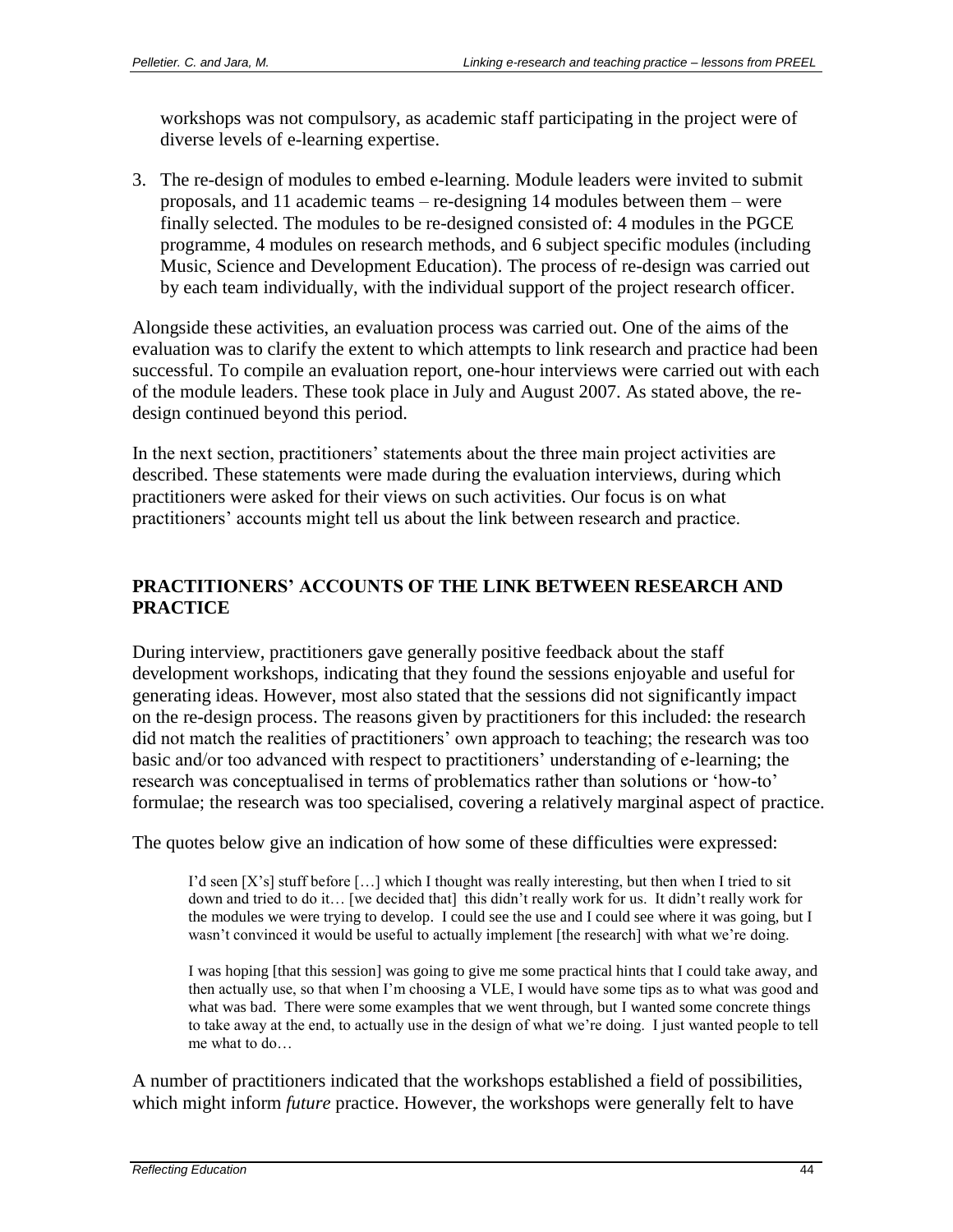had little immediate impact. This was sometimes because the research topics covered were not a priority in practitioners' modules at the moment of the session, or could not be implemented within the module's constraints:

[During the sessions, I thought] this is very interesting but that's not going to help us at the moment… It was building up our own font of knowledge, but there was nothing that we could apply.

Practitioners' comments suggest a number of impediments or problematic issues in establishing links between research and practice through a staff development programme: the timing of the staff development sessions with respect to practitioners' own development/the development of their module; the level at which content is pitched (too high/low for a variable audience); the way in which research should/could be presented to make it applicable; the relevance of generalisable research to practitioners' particular needs; and the difference in genre, expectations and quality standards between research and applicable teaching guidance.

Many of the points which practitioners made about the staff development workshops were repeated with respect to the research report. Practitioners focused in particular on the difficulty of making a connection between research outputs and their particular situation, and of understanding how research with generalisable, cutting-edge outcomes could be applied in a specific and everyday context.

As with the staff development sessions, it was noted that the usefulness of the research might become apparent in the future, as practitioners became more experienced. A couple of practitioners described the report as a kind of encyclopaedia, which they expected to return to in order to address specific issues in the future.

I don't think people use it like a textbook to work through and educate themselves... I think it will be most useful when people get stuck and don't know what to do. Then, if they remember, [they will] flick through and look for inspiration…

For a number of practitioners, the report was made redundant (to a large extent) by the comparative facility with which its author could be questioned directly, in a way which generated useful and precise answers more quickly:

Instead of going and doing all the reading ourselves we just went and asked Magdalena…it sort of absolves you a bit of the responsibility of finding out about e-learning because you know you've got these people there, you can go and ask them, and I'd much rather go and ask someone with a concrete problem than trail through a list of journals.

### **THE 'POWER' OF RESEARCH**

From the above comments, it would appear that the strategies planned to link research and practice were not as successful as expected. Although practitioners were often supportive in the feedback they gave, indicating 'interest' in the research presented, they also stated that it had had little impact on the re-design process.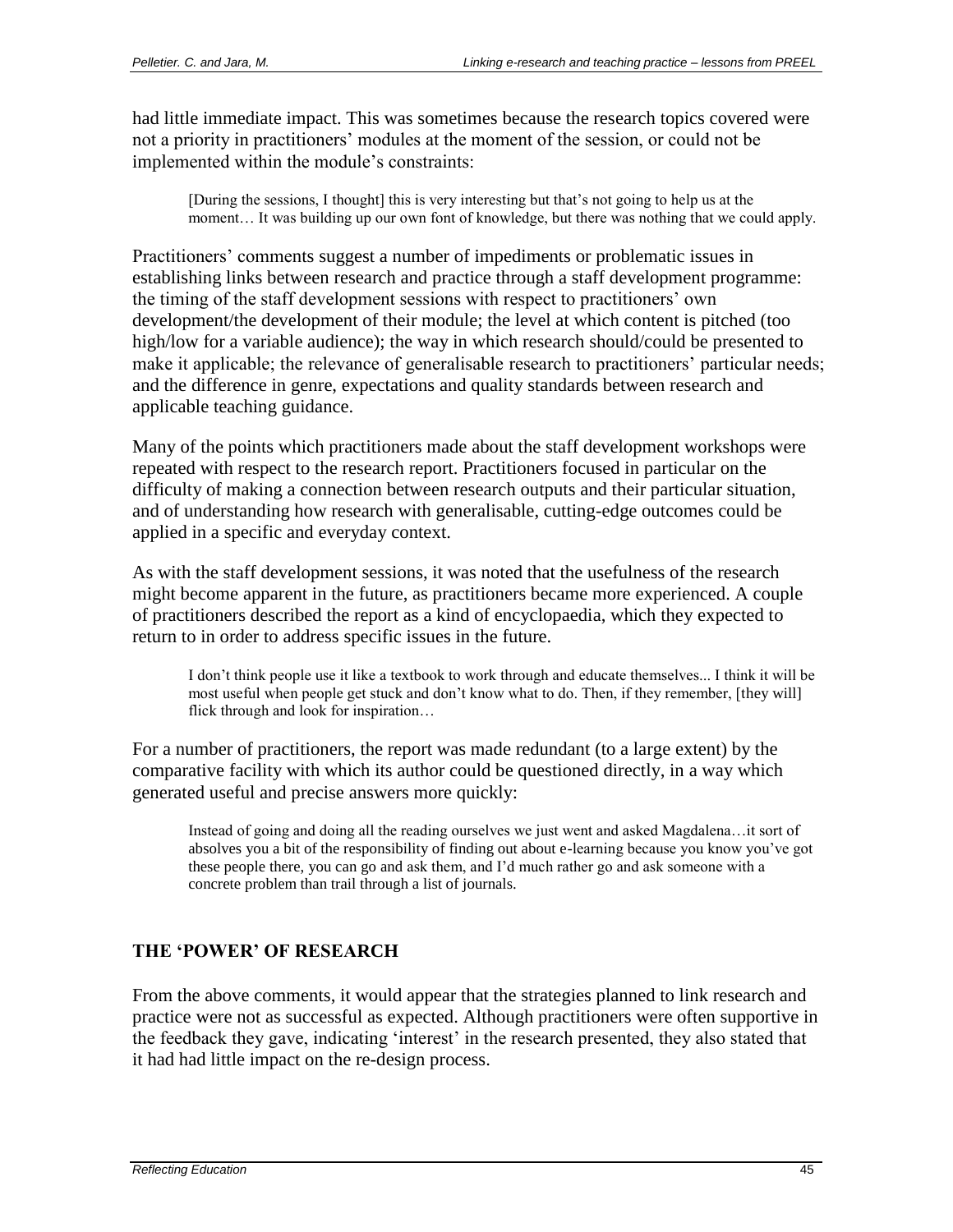However, the interviews provided some evidence that research did have powerful effects in the PREEL project – although not in the way explicitly designed for. According to practitioners' accounts, one 'effect' of linking research and practice in the project was the consequent level of esteem granted to project participants and their re-designed modules. A number of practitioners noted that their participation in the project granted their teaching, and their re-designed modules, a certain level of credibility, increasing status in their department as well as their own confidence in the module's future delivery. The link with research was consequently said to have made the implementation of the re-designed modules easier, by helping to convince other staff of its validity. This was because the redesign process was perceived to have been undertaken in a considered, reflective way, informed by expertise, and consequently based on tried and tested approaches. This in turn gave practitioners themselves greater confidence in their ability to teach the module successfully.

[The link with research] will give us some weight when we present [the re-designed module] to other staff. [It's not] just something we've sat down and come up with together…There's been a process we've gone through…it's almost like getting in a consultancy, like management consultants … It connects research to your practice. It gives it some sort of gravitas, some sort of respect that may otherwise not be there. And being the Institute, unless you delve into research here, then you're not visible. …Although we haven't used what we've heard or what we've learned in practical ways, it has made us feel more confident in the way we talk to people or the examples we can give to back up what we're trying to do.

The comparison with recruiting management consultants suggests that one of the 'effects' of research was to grant credibility and validity to practitioners' own practice. Research could be said to have served a legitimising function. This effect was produced, according to interviewees' accounts, as a consequence of the esteem granted to research in a researchintensive institution. In other words, research was not perceived to have 'informed' practice but to have vouchsafed for it. However, this in turn gave practitioners' greater confidence in their own practice.

In the case of a number of modules, the re-design process was largely delegated to contract or junior staff (compared to more senior staff also involved in teaching the module). In these cases, it appears that research evidence was used as a negotiation tool, to persuade more senior staff to reach some kind of consensus on how the module should be developed, or to ensure their participation in discussions.

In both of these instances, it appears that research was used as a way of managing institutional practices pertaining to the value given to, and organisation of, teaching. Research did indeed have powerful 'effects', although not perhaps in the sense of informing practice – but rather in terms of a tool wielded by practitioners to achieve their own practice-based goals.

On the basis of this argument, it is possible to interpret some of the comments pertaining to the staff development workshops and research report in a somewhat different light. A number of interviewees indicated that the staff development workshops were overly 'didactic'; this was evidenced, in their accounts, in reference to the use of a presentationtype format, the use of power-point slides, the undue emphasis on research findings rather than practitioners' needs, the lack of opportunity for discussion, and so on. In other words,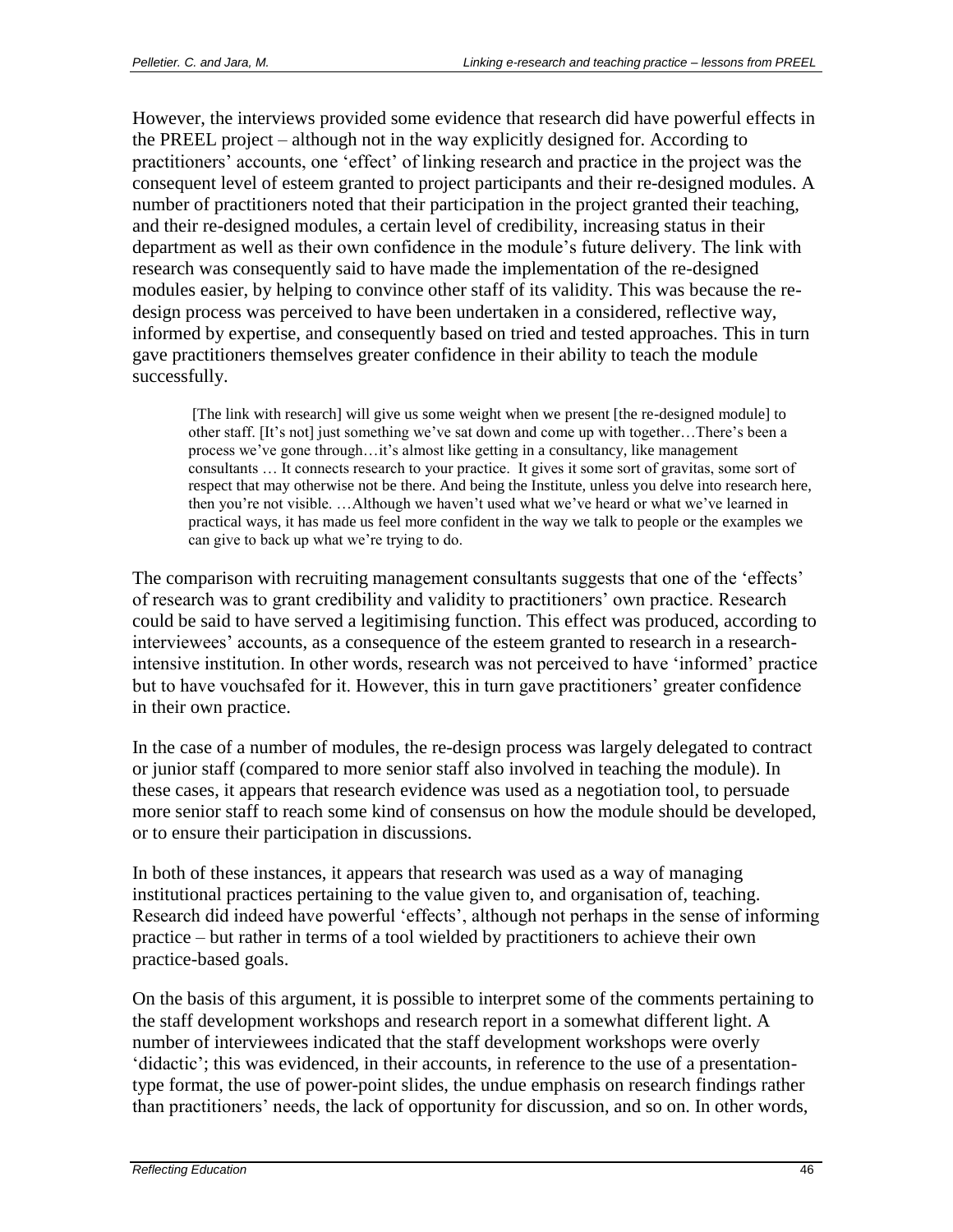the workshops were said to be too 'research-oriented'. This account of the workshops contrasts with the aims of the researchers who presented their research. It also contrasts with the evaluator's observations who noted that the workshops often did include time for discussions, and were much less 'presentation' based than is the case, for example, at academic conferences. The question about whether the workshops were 'didactic' is therefore a subjective and comparative one. What is perhaps interesting then, is why the workshops were perceived as didactic: from what perspective could they be interpreted as 'overly didactic'? From what perspective was the time given over to discussion perceived as 'marginal' or 'insufficient', compared to the presentation of research findings?

It would not be unreasonable to argue that the workshops were perceived as didactic not primarily because of how they were structured, but because of their function within the PREEL project: to transmit research to practitioners. Given the status assigned to research with respect to practice in a research-intensive institution, research seems to have been perceived as given precedence over practitioners' own practice. Comments on the 'lack of relevance' of research, the difficulties in 'applying' it, its 'abstract' nature with respect to the concrete problems of practitioners, can consequently be understood as a way of questioning this implied hierarchy between research and practice.

It is perhaps worth noting that the practitioners involved in the PREEL project often carried out research themselves, although not necessarily in the field of e-learning. This tension between practice and research was not therefore one between individual professionals, primarily, but between two areas of academic practice: teaching and research. In the PREEL project, however, the project design had implied a relatively clear distinction between research and teaching, through the establishment of the staff development workshops and the report on research for the benefit of practitioners. This clearly had not been the intention – these activities were intended precisely to 'link' research and teaching. What this implied, however, was that this link did not exist already (whether it did or not is a separate issue, although the benchmarking exercise carried out prior to the PREEL project suggested that such links were weak with respect to e-learning).

It is significant, with respect to the above point, that one aspect of the PREEL project received emphatic praise from nearly all of the interviewees. This was the individualised support they received on a regular basis from the project's research officer. The following comments are not intended to evaluate the research officer's practice – but to explore the context within which research and practice appear, on the basis of the interviews, to have become more closely intertwined.

Meetings with the research officer, and the discussion of e-learning research which such meetings incorporated, were often deemed to be both highly relevant and meaningful to specific instances of practice.

I can't imagine that we'd have got to where we are without input from the PREEL project, particularly in terms of Magdalena's input, which has been the principal benefit from my perspective…having conversations with colleagues like Magdalena, [saying] 'this is how it happens quite often in e-learning'...it's given us an insight into a different way that things could be done…The sessions with Magdalena have been very much tailored to our needs and creatively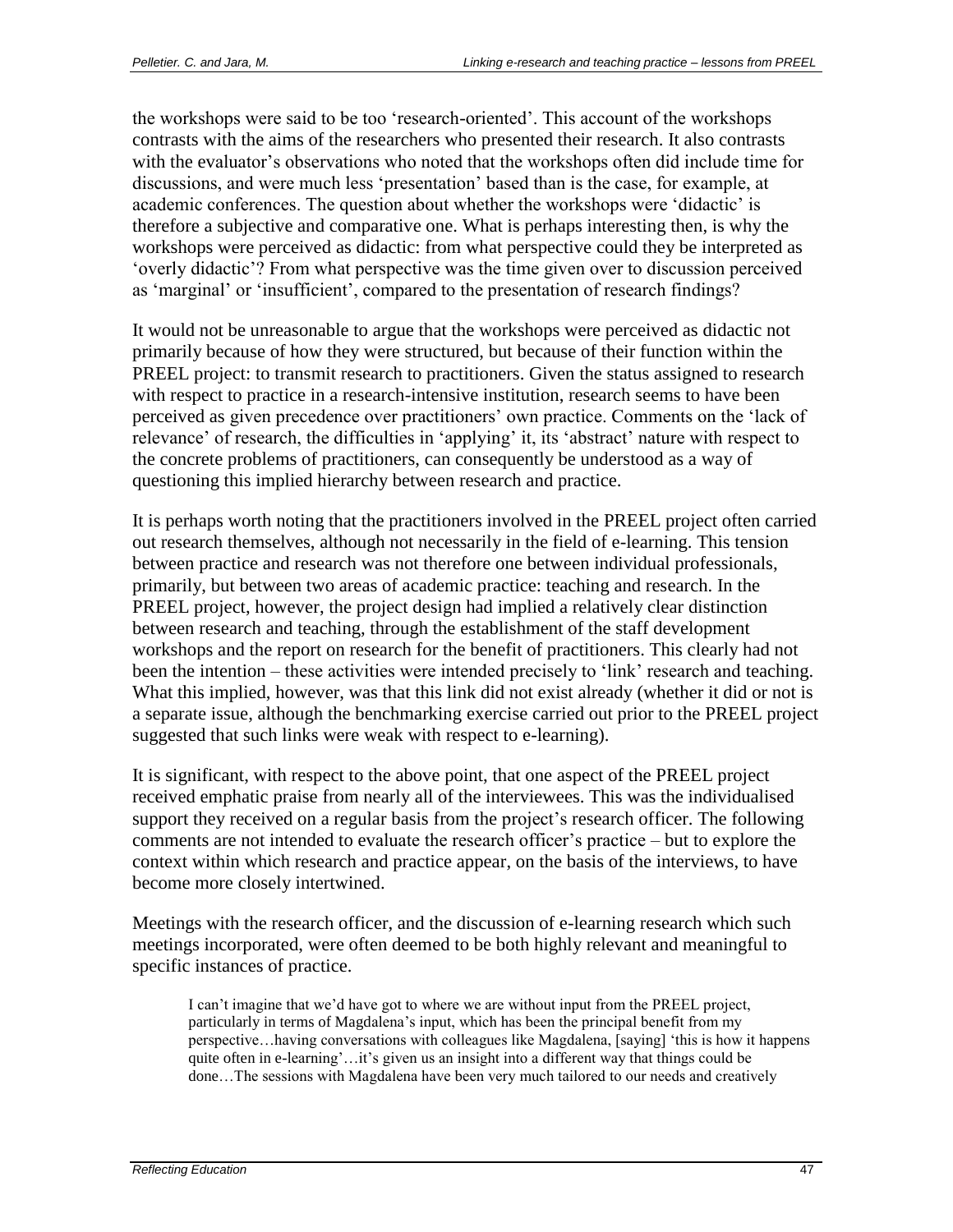thinking around these, rather than composed of a generic session on something [like the staff development workshops].

Whereas the staff development workshops were described in terms of their didacticism, sessions with the research officer appear, in practitioners' accounts, as the occasion for conversation – in other words, a contrast was often made between *generating* insights in the sessions rather than *receiving* them in the workshops.

The data cannot reveal whether the research officer's role would have been so well received without the workshops, as a point of contrast. There are some grounds for drawing this conclusion. Indeed a number of practitioners used instruments and approaches outlined in the workshops, but stated that the research officer's support nevertheless remained the most relevant. However, clarifying whether the role performed by the research officer was valuable, from practitioners' perspective, comparatively or on a more independent basis would require further research.

One way of understanding the research officer is that she played the role of an 'e-learning therapist': she was often said to have enabled practitioners to 'exteriorise' their own knowledge and assumptions about teaching and learning, a process which pointed to how elearning should most effectively be introduced or developed. A number of practitioners noted that the process of having to explain to her how their course was structured enabled them to better understand its logic, underpinning assumptions, strengths and weaknesses:

What was very useful was talking to somebody who doesn't necessarily know what we do - having to analyse and reflect on the course in order to be able to translate and transfer that to somebody who had to get the picture quite quickly. I thought that process itself was probably one of the most important things – being able to look at [the module] critically,…rather than getting involved in it emotionally.…It enabled an externalisation of my thinking and the way I operate. This has been quite useful, for me, personally.

Magdalena has been good, obviously because she's an external coming in and she was able to provide that direction that we don't always see because we're so overwhelmed with material that sometimes you can't see the wood for the trees.

She has been superb in helping us to clarify…and reinforce…[our thoughts] and really help us to push things out more than we envisaged.

It is not only the research officer's research knowledge which is emphasised here, but the value of the conversations which meetings with her gave rise to – conversations which led practitioners to make their own assumptions and values with respect to their teaching practice more explicit and systematic.

According to these accounts, it seems to have been the research officer's status as an *outsider* which occasioned the more productive – from practitioners' perspectives – reflections on research and practice. Although e-learning researchers were involved in the PREEL project to facilitate a more direct, unmediated interaction and knowledge exchange between research and practice, it seems that interaction with research was in fact facilitated through its mediation by someone who was felt to be at a distance from practitioners' own practice. It is not unreasonable to argue that this was in part because practitioners felt they retained a greater degree of control/power over their own practice in their interactions with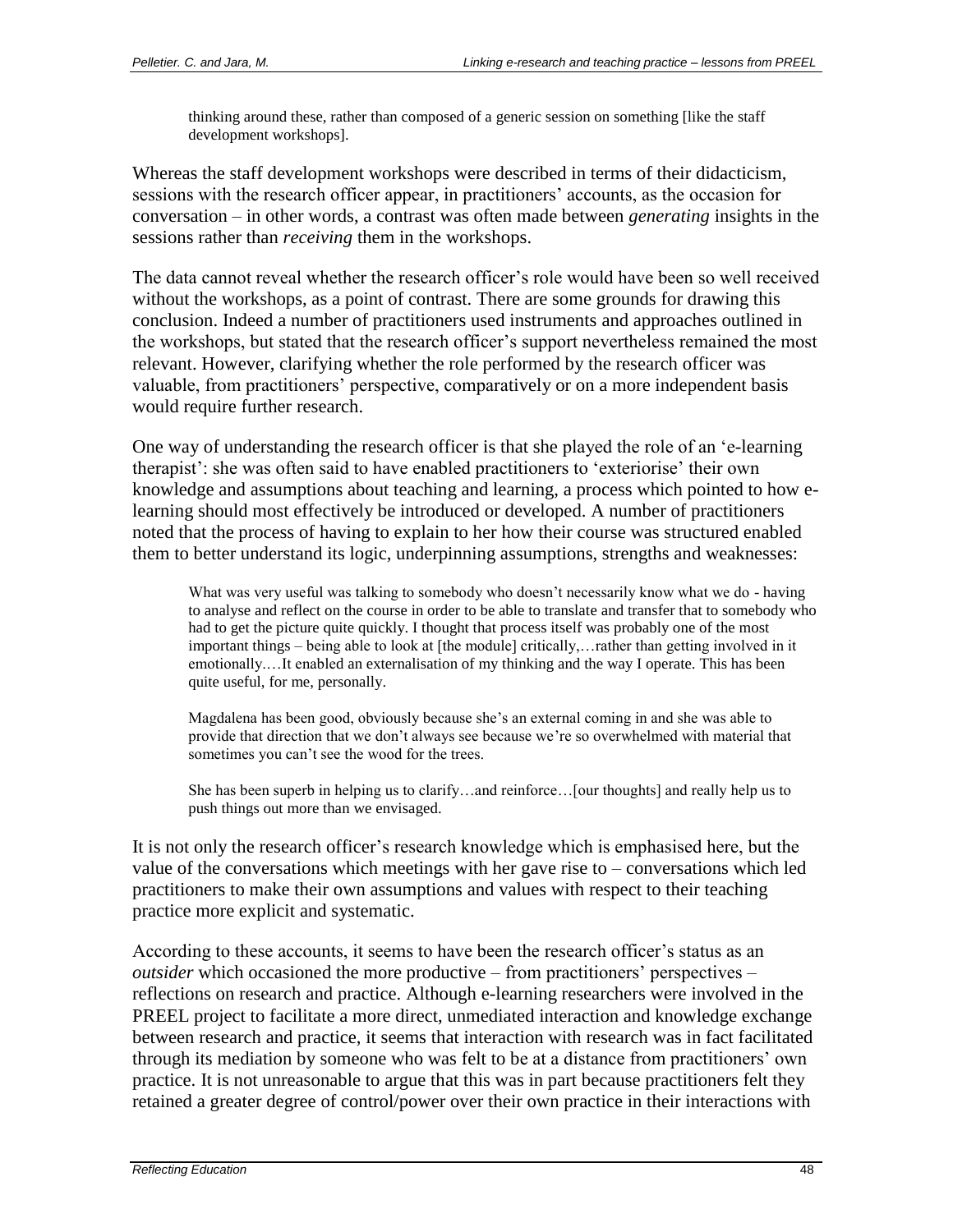a project officer, than with researchers; the officer's role was often described in terms of a service to be called upon – in contrast to the perceived 'didacticism' of the workshops. This description could be understood as pertaining to the relative status of research and teaching in higher education.

## **CONCLUDING REMARKS**

The PREEL project was designed to connect e-learning research and practice more effectively. Practitioners' accounts suggest that this connection did not work in quite the way it had been planned to. Research from the staff development workshops and the research report was used pragmatically, strategically, as a legitimating device, rather than primarily, it seems, to shape the re-design of the modules. The evaluation interviews raise important questions about the distinctions, values and hierarchies implied in the notion of 'connecting research and practice' in higher education, given how research and teaching are organised in relation to each other. This article has explored reluctance, resistance perhaps, towards 'importing' research 'into' teaching practice, and a more favourable perception, in contrast, towards 'researching teaching practice', with such research occasioned in this instance by a specific kind of interaction.

This is one of the positive outcomes of PREEL. Although the connection between research and practice was not made in quite the way it had been planned for, it seems, the project has generated reflection and research on practice, an outcome which is likely to benefit the design as well as the delivery of the new modules. According to the accounts presented in this article, e-learning research shaped the re-design process, including its validation, in significant ways; notably in generating confidence in the re-design process, as well as in facilitating and informing the externalisation, examination and development of practitioners' assumptions and knowledge. A number of additional positive side-effects of the PREEL project were mentioned in interviews too: the staff development workshops, for example, gave practitioners the occasion to meet other, equally anxious colleagues grappling with understanding and using new technology; they gave rise to social occasions at which practitioners from different departments got to know each other, in ways which overcame departmental furrows organised on the basis of disciplines rather than teaching approach. All of these outcomes perhaps suggest a way forward in conceptualising, managing and developing the relationship between e-learning research and teaching practice.

### **REFERENCES**

Elton, L. (2001) 'Research and Teaching: conditions for a positive link'. In *Teaching in Higher Education 6 (1), 43-56.*